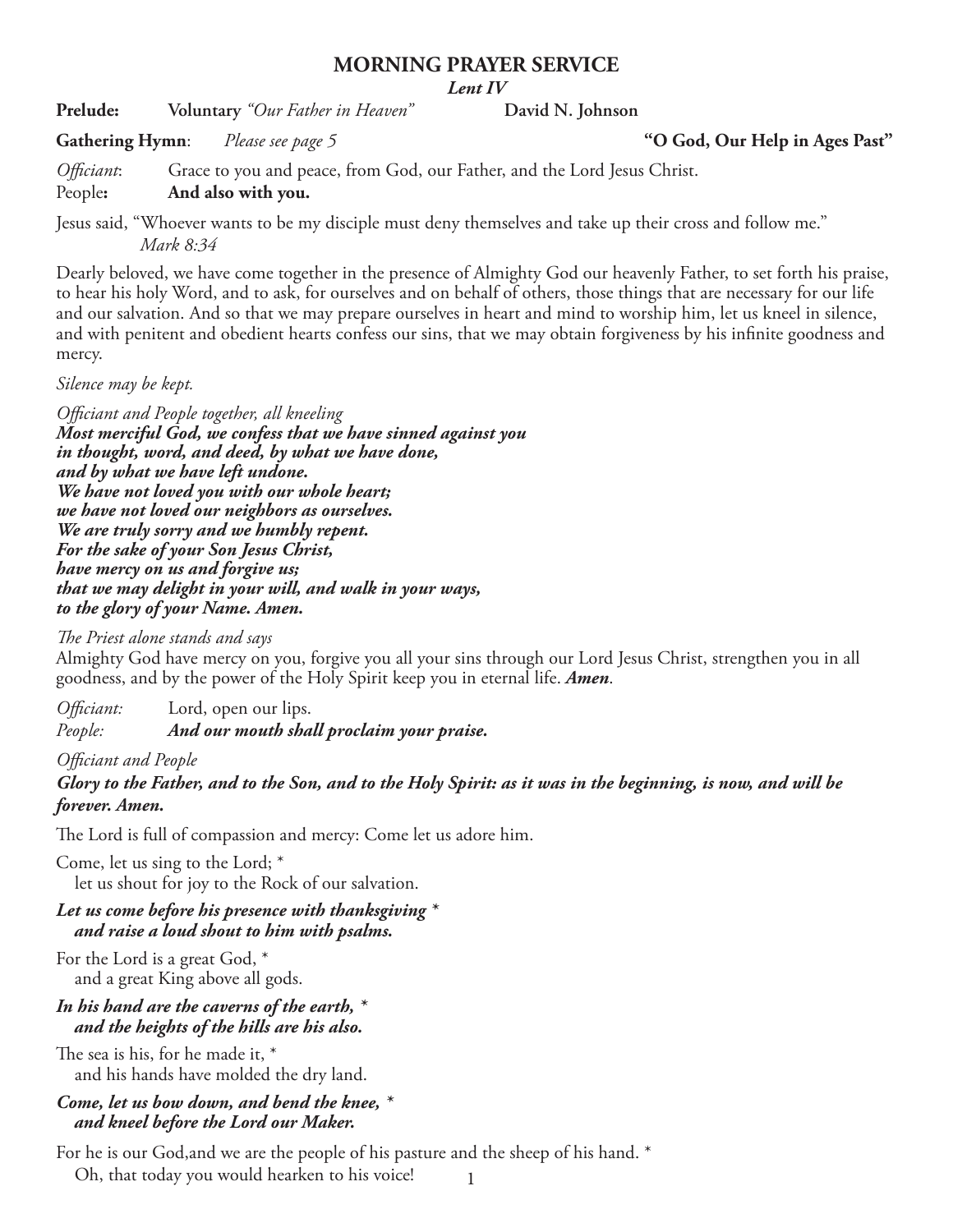**The Psalm 1** *(please read responsively by verse)*

- 1 Happy are they who have not walked in the counsel of the wicked, \* nor lingered in the way of sinners, nor sat in the seats of the scornful!
- 2 *Their delight is in the law of the LORD*,  $*$  *and they meditate on his law day and night.*
- 3 They are like trees planted by streams of water, bearing fruit in due season, with leaves that do not wither; \* everything they do shall prosper.
- *4 It is not so with the wicked; \* they are like chaff which the wind blows away.*
- 5 Therefore the wicked shall not stand upright when judgment comes, \* nor the sinner in the council of the righteous.
- *6 For the Lord knows the way of the righteous, \* but the way of the wicked is doomed.*

#### *Officiant and People*

**Glory to the Father, and to the Son, and to the Holy Spirit: \* as it was in the beginning, is now, and will be forever. Amen.**

## **The Psalm Prayer**

### **The Lesson: John 14:1-10**

A Reading from the Gospel of John. *Officiant*: The Word of the Lord. *People*: **Thanks be to God.**

**The Meditation** - *"I AM the way, and the truth, and the life."*

**Hymn:** *Please see page 6* **"You Are the Way"**

#### **The Canticle - The Second Song of Isaiah**

 *Isaiah 55:6-11* Seek the Lord while he wills to be found; \* call upon him when he draws near. *Let the wicked forsake their ways \* and the evil ones their thoughts;* And let them turn to the Lord, and he will have compassion, \* and to our God, for he will richly pardon. *For my thoughts are not your thoughts, \* nor your ways my ways, says the Lord.* For as the heavens are higher than the earth, \* so are my ways higher than your ways, and my thoughts than your thoughts. *For as rain and snow fall from the heavens \* and return not again, but water the earth,* Bringing forth life and giving growth, \* seed for sowing and bread for eating, *So is my word that goes forth from my mouth; \* it will not return to me empty;*

But it will accomplish that which I have purposed, \* and prosper in that for which I sent it.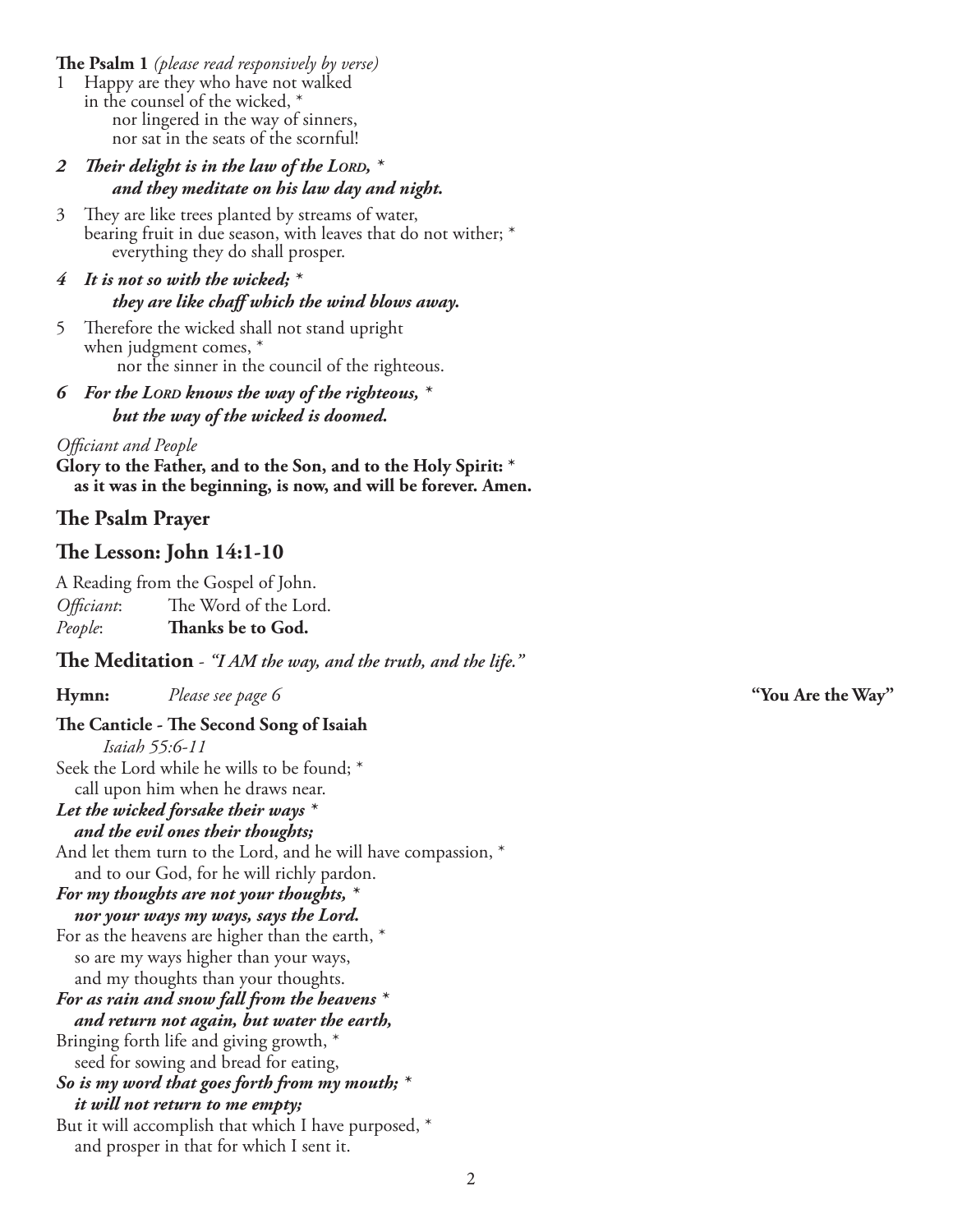*Officiant and People Glory to the Father, and to the Son, and to the Holy Spirit: \* as it was in the beginning, is now, and will be forever. Amen.*

**The Apostles' Creed**

*I believe in God, the Father almighty, creator of heaven and earth; I believe in Jesus Christ, his only Son, our Lord. He was conceived by the power of the Holy Spirit and born of the Virgin Mary. He suffered under Pontius Pilate, was crucified, died, and was buried. He descended to the dead. On the third day he rose again. He ascended into heaven, and is seated at the right hand of the Father. He will come again to judge the living and the dead. I believe in the Holy Spirit, the holy catholic Church, the communion of saints, the forgiveness of sin, the resurrection of the body, and the life everlasting. Amen.*

*Officiant* The Lord be with you. *People And also with you. Officiant* Let us pray.

*Officiant and People*

*Our Father, who art in heaven, hallowed be thy Name, thy kingdom come, thy will be done, on earth as it is in heaven. Give us this day our daily bread. And forgive us our trespasses, as we forgive those who trespass against us. And lead us not into temptation, but deliver us from evil. For thine is the kingdom, and the power, and the glory, for ever and ever. Amen.*

#### *The Suffrages*

- **V.** Show us your mercy, O Lord;
- **R.** *And grant us your salvation.*
- **V.** Clothe your ministers with righteousness;
- **R.** *Let your people sing with joy.*
- **V.** Give peace, O Lord, in all the world;
- **R.** *For only in you can we live in safety.*
- **V.** Lord, keep this nation under your care;
- **R.** *And guide us in the way of justice and truth.*
- **V.** Let your way be known upon earth;
- **R.** *Your saving health among all nations.*
- **V.** Let not the needy, O Lord, be forgotten;
- **R.** *Nor the hope of the poor be taken away.*
- **V.** Create in us clean hearts, O God;
- **R.** *And sustain us with your Holy Spirit.*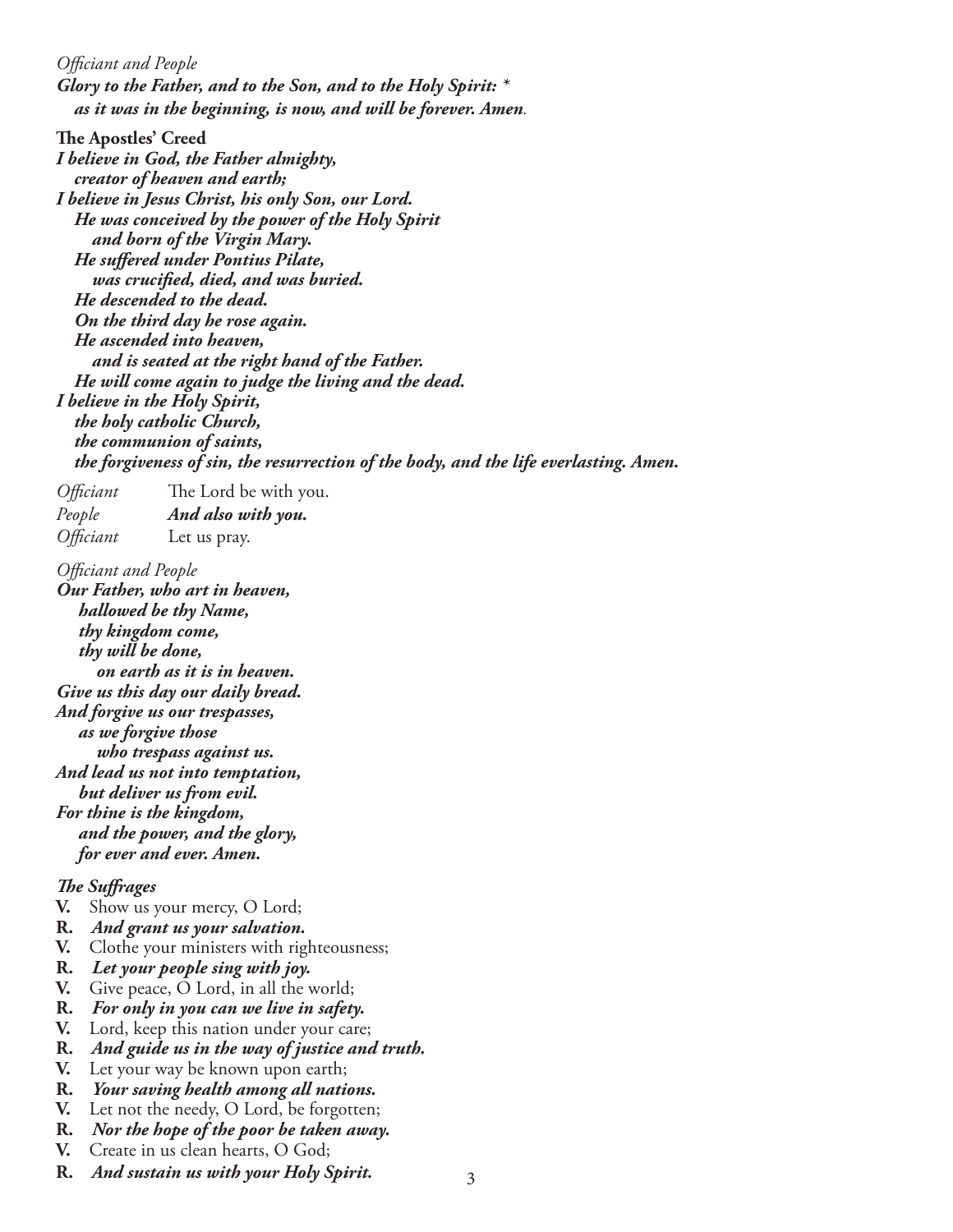# *A Collect for Grace*

Lord God, almighty and everlasting Father, you have brought us in safety to this new day: Preserve us with your mighty power, that we may not fall into sin, nor be overcome by adversity; and in all we do, direct us to the fulfilling of your purpose; through Jesus Christ our Lord. Amen.

Lord Jesus Christ, you stretched out your arms of love on the hard wood of the cross that everyone might come within the reach of your saving embrace: So clothe us in your Spirit that we, reaching forth our hands in love, may bring those who do not know you to the knowledge and love of you; for the honor of your Name. *Amen*.

| Celebrant | Let us bless the Lord. |
|-----------|------------------------|
| People    | Thanks be to God.      |

May the God of hope fill us with all joy and peace in believing through the power of the Holy Spirit. *Amen*.

**Sending Hymn: "Go My Children, With My Blessing"**



**Music:** *Welsh traditional; arr. Raph Vaughan Williams, 1872 - 1958*

**Postlude "***Adagio"* **Henry Purcell**

*The Episcopal Church of St. John the Baptist subscribes to an all copyright release covering all content in this bulletin. Music is reprinted and live-streamed with permission under One License No. A-727355.*

*The Rev. Thomas M. White, Rector J. Edwin Stout, Acolyte Scott Kresge, Organist/Videography/Streaming Robert Freeman, Cantor/Soloist Elizabeth Scheer, Videography/Streaming*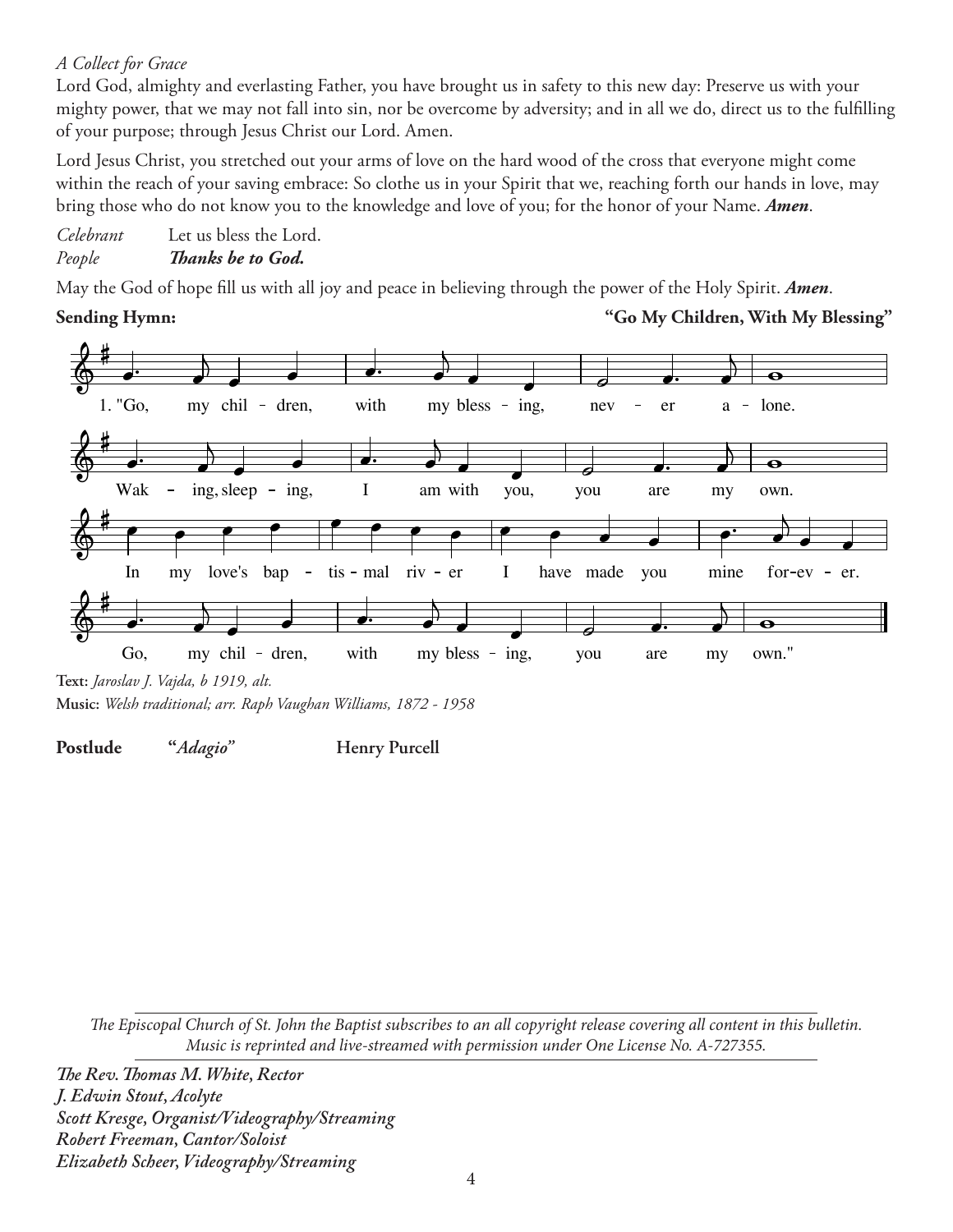$CM$ 



Words: Isaac Watts (1674-1748), alt.; para. of Psalm 90:1-5 Music: St. Anne, melody att. William Croft (1678-1727), alt.; harm. William Henry Monk (1823-1889)